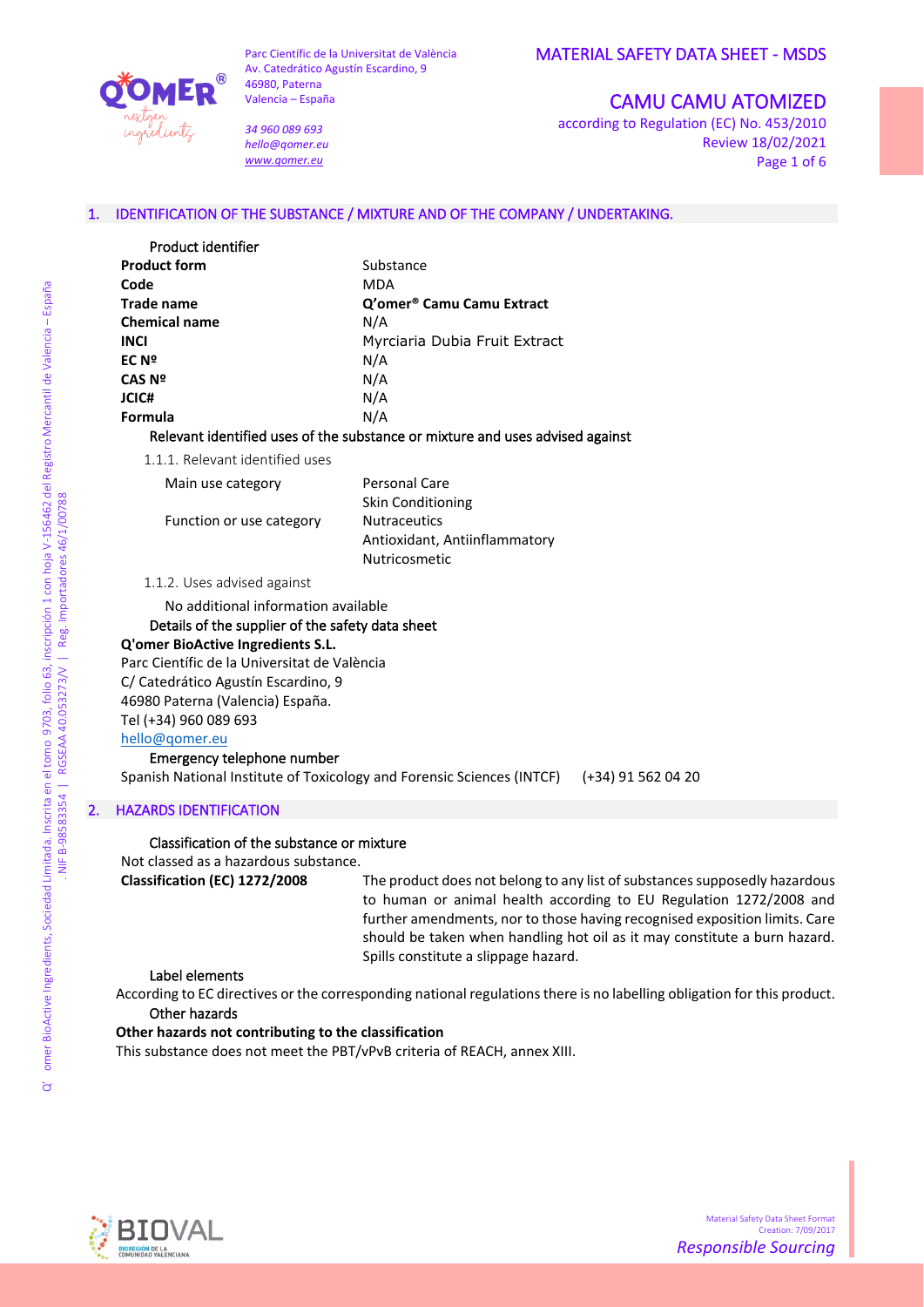

*34 960 089 693 hello@qomer.eu [www.qomer.eu](http://www.qomer.eu/)*

CAMU CAMU ATOMIZED

according to Regulation (EC) No. 453/2010 Review 18/02/2021 Page 2 of 6

## 3. COMPOSITION / INFORMATION ON INGREDIENTS

#### Substances

| <b>Name</b>                   | <b>Product identifier</b>               | %         | <b>Classification according to</b><br>Directive 67/548/EEC            |
|-------------------------------|-----------------------------------------|-----------|-----------------------------------------------------------------------|
| Myrciaria Dubia Fruit Extract | No Defined<br>CAS#<br>EC#<br>No Defined | 80        | Not classified                                                        |
| Maltodextrin                  | CAS#<br>9050-36-6<br>232-940-4<br>EC#   | $\leq 20$ | Not classified                                                        |
| <b>Name</b>                   | <b>Product identifier</b>               | %         | <b>Classification According to regulation</b><br>(EC) 1272/2008 [CLP] |
| Myrciaria Dubia Fruit Extract | N/A<br>CAS#<br>EC#<br>N/A               | 80        | Not classified                                                        |
| Maltodexin                    | CAS#<br>9050-36-6<br>EC#.<br>232-940-4  | $\leq 20$ | Not a dangerous substance or mixture                                  |

## 4. FIRST AID MEASURES

| Description of first aid measures     |                                                                                                         |
|---------------------------------------|---------------------------------------------------------------------------------------------------------|
| First-aid measures general            | Take off contaminated clothing.                                                                         |
| First-aid measures after inhalation   | Not hazardous.                                                                                          |
| First-aid measures after skin contact | No adverse effects but wash with water.                                                                 |
| First-aid measures after eye contact  | No cause irritation but wash with solution for eyes                                                     |
| First-aid measures after ingestion    | No adverse effects within recommended daily allowance.                                                  |
| Symptoms/injuries                     | N/A                                                                                                     |
| Symptoms/injuries after inhalation    | Not expected to present a significant inhalation hazard under<br>anticipated conditions of normal use.  |
| Symptoms/injuries after skin contact  | Not expected to present a significant skin hazard under anticipated<br>conditions of normal use.        |
| Symptoms/injuries after eye contact   | Not expected to present a significant eye contact hazard under<br>anticipated conditions of normal use. |
| Symptoms/injuries after ingestion     | Not expected to present a significant ingestion hazard under<br>anticipated conditions of normal use.   |

## Indication of any immediate medical attention and special treatment needed

No additional information available.

#### 5. FIREFIGHTING MEASURES

# Extinguishing media

| Not inflammable otherwise suitable extinguishing agents are:       |
|--------------------------------------------------------------------|
| Foam, Carbon Dioxide (CO <sub>2</sub> ) and dry chemical powder.   |
| Dot not use compact flash water, can disperse and extend fire.     |
| Special hazards arising from the substance or mixture              |
| No open fire, no smoking.                                          |
| Thermal decomposition could generate toxic vapours.                |
|                                                                    |
| Use water spray or fog for cooling exposed containers. Exercise    |
| caution when fighting any chemical fire.                           |
| Use a self-contained breathing apparatus and full protective suit. |
| Avoid (reject) fire-fighting water to enter environment.           |
|                                                                    |



NIF B-98583354 | RGSEAA 40.053273/V | Reg. Importadores 46/1/00788 NIF B-98583354 | RGSEAA 40.053273/V | Reg. Importadores 46/1/00788

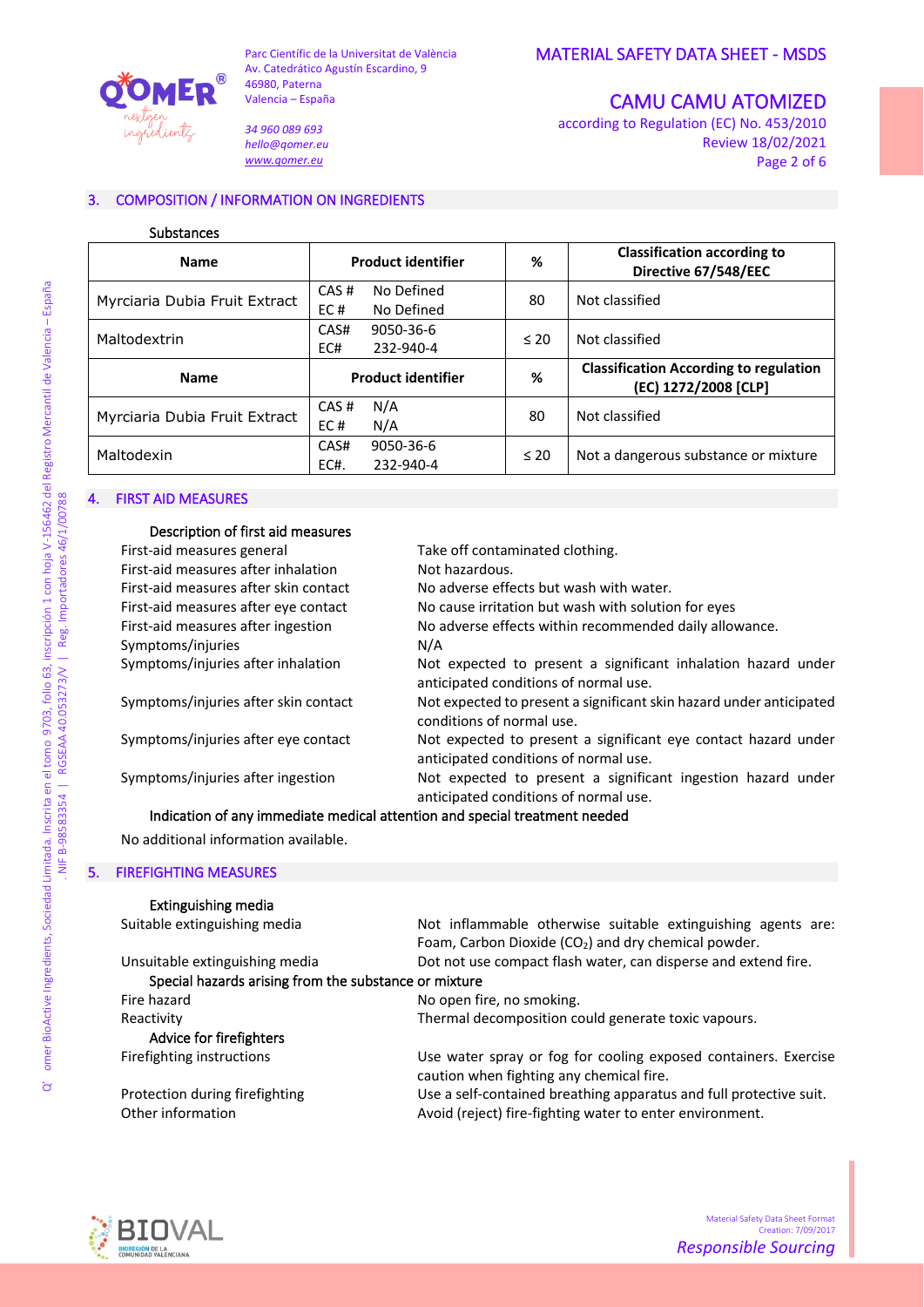

*34 960 089 693 hello@qomer.eu [www.qomer.eu](http://www.qomer.eu/)*

# MATERIAL SAFETY DATA SHEET - MSDS

# CAMU CAMU ATOMIZED

according to Regulation (EC) No. 453/2010 Review 18/02/2021 Page 3 of 6

#### 6. ACCIDENTAL RELEASE MEASURES

| Personal precautions, protective equipment and emergency procedures                 |                                                                                                                                                                 |
|-------------------------------------------------------------------------------------|-----------------------------------------------------------------------------------------------------------------------------------------------------------------|
| General measures                                                                    | To our knowledge the product does not present any particular risk<br>under normal conditions of use.                                                            |
| 6.1.1. For non-emergency personnel                                                  |                                                                                                                                                                 |
| <b>Emergency procedures</b>                                                         | Clear all other personnel from the area.                                                                                                                        |
| 6.1.2. For emergency responders                                                     |                                                                                                                                                                 |
| Protective equipment<br><b>Emergency procedures</b>                                 | Wear suitable protective clothing.<br>Mark out the contaminated area with signs and prevent access to<br>unauthorized personnel.                                |
| <b>Environmental precautions</b><br>environmental precautions required.             | Prevent entry to sewers and public waters.<br>No l<br>special                                                                                                   |
| Methods and material for containment and cleaning up                                |                                                                                                                                                                 |
| Methods for cleaning up                                                             | Sweep up in an appropriate container and dispose of the<br>contaminated material at a licensed site. Flush to drain with water<br>and appropriated liquid soap. |
| Reference to other sections                                                         |                                                                                                                                                                 |
| For further information refer to Section 8 Exposure controls / personal protection. |                                                                                                                                                                 |

#### 7. HANDLING AND STORAGE

## Precautions for safe handling

| Avoid dust formation                                         |                                                                    |
|--------------------------------------------------------------|--------------------------------------------------------------------|
| Conditions for safe storage, including any incompatibilities |                                                                    |
| Storage conditions                                           | Store in tightly closed packing. Store preferably at ground level. |
| Storage temperature                                          | 4-20 °C (if possible) and relative humidity < 75%                  |
| Prohibitions on mixed storage                                | Keep away from oxidation agents.                                   |
| Storage area                                                 | Store away from heat and avoid direct light.                       |
| Packaging materials                                          | Always keep in containers made of the same material as the supply  |
|                                                              | container.                                                         |

Specific end use(s) No additional information available.

## 8. EXPOSURE CONTROLS / PERSONAL PROTECTION

## Control parameters

No additional information available Exposure controls Eye protection Not required, but advisable. Skin and body protection Wear suitable protective clothing. Respiratory protection Wear a mask. Thermal hazard protection N/A Consumer exposure controls The N/A

Personal protective equipment Use gloves and mask to not contaminate the product. Hand protection **No specific measures are necessary**.

## 9. PHYSICAL AND CHEMICAL PROPERTIES

#### Information on basic physical and chemical properties

Appearance Powder Colour Light pink-

Physical state Solid. Hygroscopic.



 $\mathcal{A}$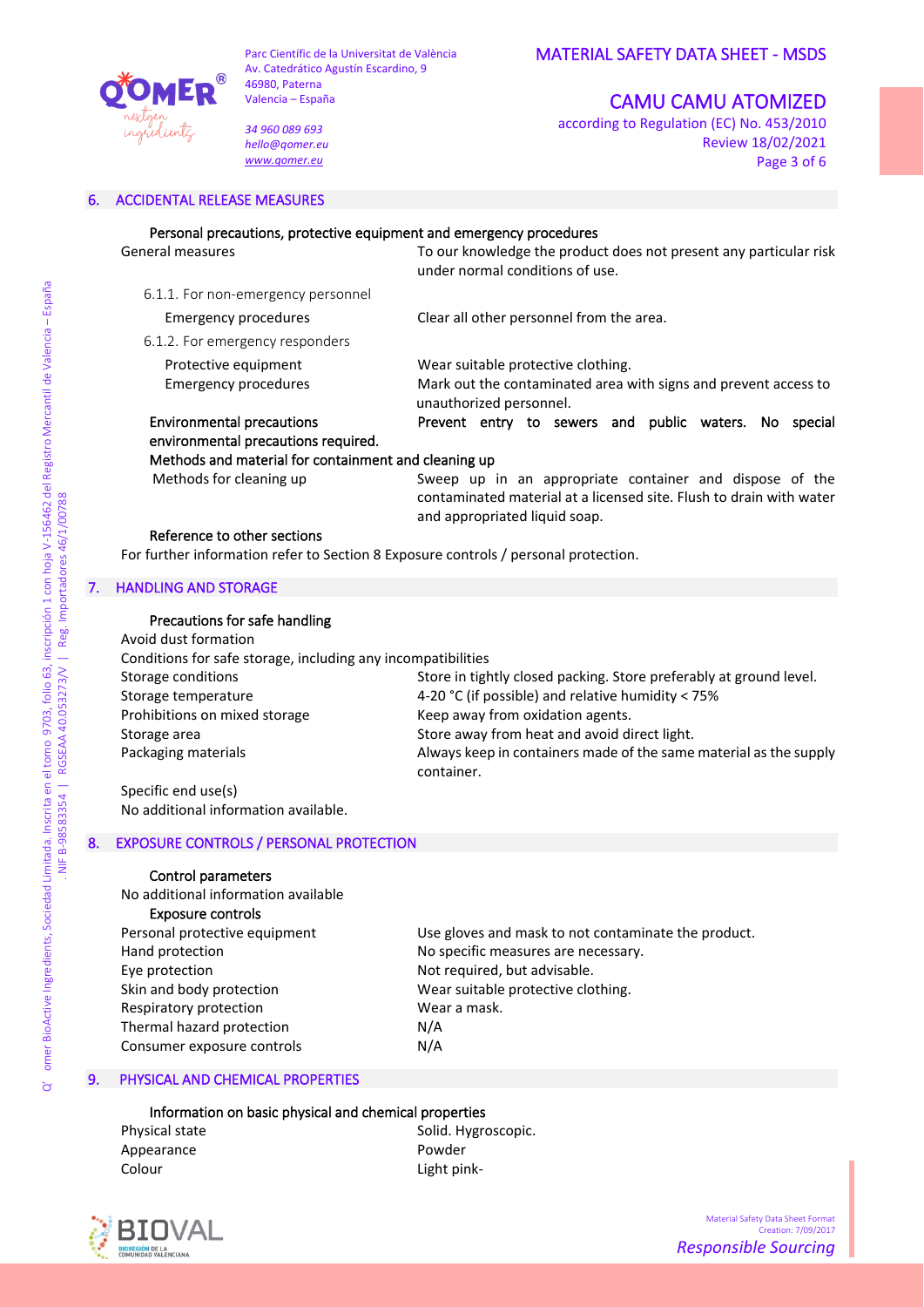

*34 960 089 693 hello@qomer.eu [www.qomer.eu](http://www.qomer.eu/)*

# CAMU CAMU ATOMIZED

according to Regulation (EC) No. 453/2010 Review 18/02/2021 Page 4 of 6

Odour Characteristic pH value and the number of the No data available Solubility in water Soluble Liposolubility **No data available** No data available Fusion point (° C) N/A Density/Specific gravity (g/ml) N/A Thermal decomposition N/A Dangerous decomposition N/A Relative vapor density (20°C) N/A Relative density  $(20^{\circ} C)$  N/A

Additional information No supplementary information available

Other information

#### 10. STABILITY AND REACTIVITY

ingeredientz

Reactivity

Chemical stability Possibility of hazardous reactions Conditions to avoid Oxidation Incompatible materials Hazardous decomposition products No data available.

Stable under normal conditions of use. No dangerous reactions known. Tightly sealed container. Cool, dry and dark place. . Oxygen agents, caustic and acid solutions dangerous decomposition products formed in case of fire. Oxide carbon.

#### 11. TOXICOLOGICAL INFORMATION

Information on toxicological effects Acute toxicity Not toxic effect known Oral (LD50) No data available Dermal (LD50) No data available Inhalation (LC50) No data available Skin corrosion/irritation Not data available Serious eye damage/irritation No data available Respiratory or skin sensitization No data available Acute Toxicity **No. 2018** No data available Germ Cell Mutagenicity **No data available** 

Reproductive toxicity No data available Aspiration hazard **No data available** 

Carcinogenicity IRAC: Not identified any component of this product which present at levels superior or equal to 0.1% as human carcinogenic probable or confirmed by (IARC) international agency of research on carcinogenic. STOT-single exposure No additional data available STOT-repeated exposure No additional data available Other Information Considered as non-toxic

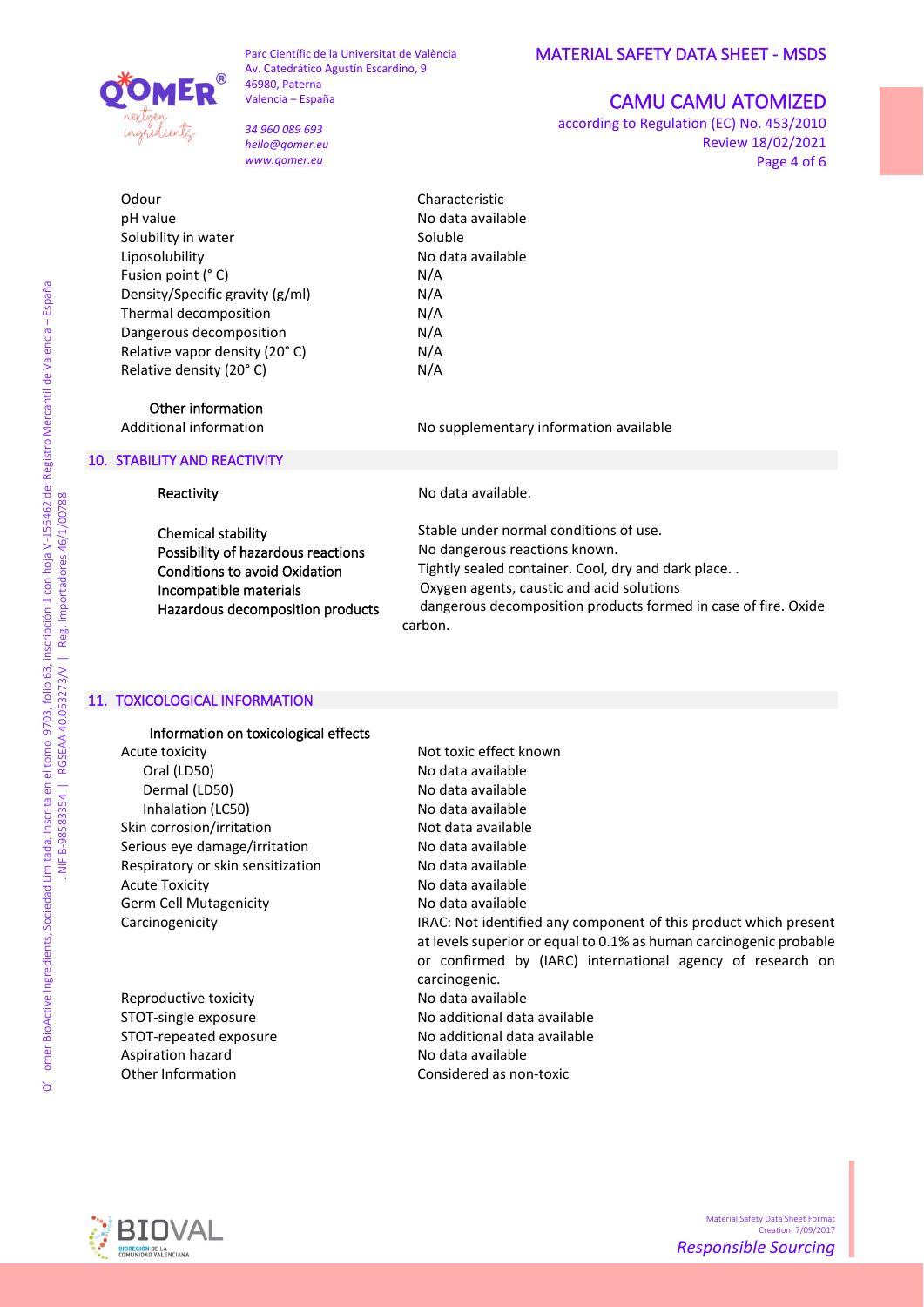

*34 960 089 693 hello@qomer.eu [www.qomer.eu](http://www.qomer.eu/)*

# CAMU CAMU ATOMIZED

according to Regulation (EC) No. 453/2010 Review 18/02/2021 Page 5 of 6

## 12. ECOLOGICAL INFORMATION

| Toxicity                           | Low Eco-toxicity.                                                                                                                                                                                |
|------------------------------------|--------------------------------------------------------------------------------------------------------------------------------------------------------------------------------------------------|
| Persistence and degradability      | Biodegradable Product.                                                                                                                                                                           |
| Bioaccumulative potential          | No Bio-Accumulate material.                                                                                                                                                                      |
| Mobility in soil                   | No additional information available.                                                                                                                                                             |
| Results of PBT and vPvB assessment | This substance or mixture does not contain components considered as<br>bioaccumulates and persistent toxics (PBT) or very bioaccumulates and<br>very persistent (VPvB) at level of 0.1% or more. |
| Other adverse effects              | No information available.                                                                                                                                                                        |

#### 13. DISPOSAL CONSIDERATIONS

## Waste treatment methods

Dispose in a safe manner in accordance with local/national regulations. Collect all waste in suitable and labelled containers and dispose according to local legislation. Take all necessary measures to avoid accidental discharge of products into drains and waterways due to the rupture of containers or transfer systems.

## 14. TRANSPORT INFORMATION

# According to ADR/RID/ADNR/IMDG/ICAO/IATA Maritime Transport Ground Transport N/A. N/A.

Transport in bulk according to Annex II of MARPOL73/78 and the IBC Code

Not dangerous goods. In case of accident and spilling act as in section 6 "Measurements in case of accidental spilling" N/A. N/A.

## 15. REGULATORY INFORMATION

Air transport

## Safety, health and environmental regulations/legislation specific for the substance or mixture

15.1.1. EU-Regulations

Regulation (EC) No 1907/2006 of the European Parliament and of the Council of 18 December 2006 concerning the Registration, Evaluation, Authorisation and Restriction of Chemicals (REACH), establishing a European Chemicals Agency, amending Directive 1999/45/EC and repealing Council Regulation (EEC) No 793/93 and Commission Regulation (EC) No 1488/94 as well as Council Directive 76/769/EEC and Commission Directives 91/155/EEC, 93/67/EEC, 93/105/EC and 2000/21/EC, including amendments.

## 15.1.2. Approved Code of Practise

Classification and Labelling of Substances and Preparations Dangerous for Supply. Safety Data Sheets for Substances and Preparations.

Guidance Notes CHIP for everyone HSG (108). Workplace Exposure Limits EH40

15.1.3. Statutory Instruments

The Chemicals (Hazard Information and Packaging for Supply) Regulations 2009 (S.I 2009 No. 716).

15.1.4. National regulations

No additional information available

## Chemical safety assessment

An assessment has not been executed as this is not a hazardous material according to article 31 of REACH 1907/2006.